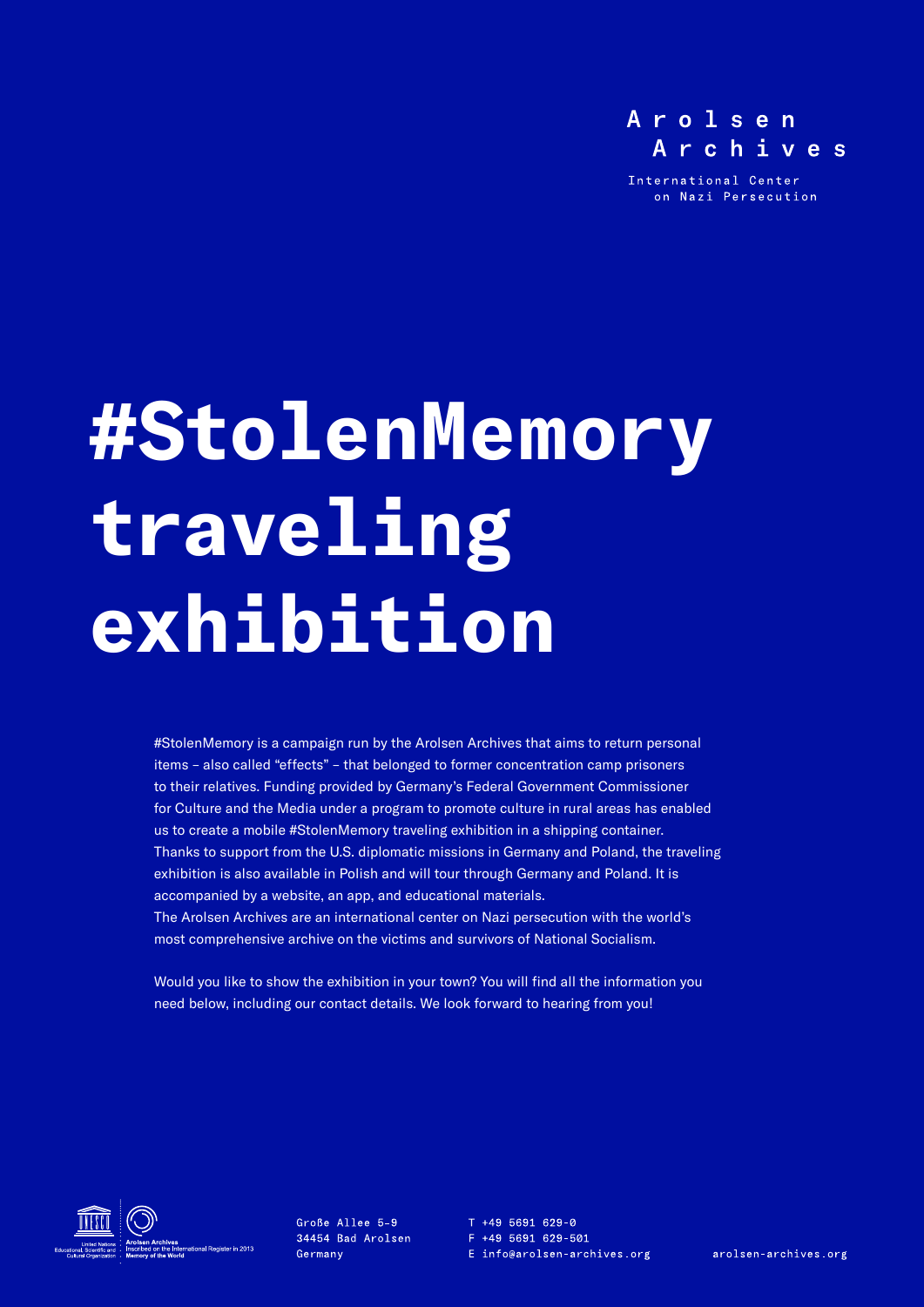## **Traveling exhibition**  Everything you need to know about the project



The **#StolenMemory** exhibition uses the personal belongings of concentration camp prisoners and their stories to raise awareness of Nazi persecution.

#### **#StolenMemory comes to you**

- The exhibition is provided free of charge and can be realized with little effort
- The exhibition is easily accessible
- Because the container is set up in an outside space, it is easy to implement appropriate protective measures to prevent the spread of the coronavirus
- The [stolenmemory.org/en](http://stolenmemory.org/en) website that accompanies the exhibition features short animated films and is especially appealing to young people
- Educational materials support the work of schools and non-formal education providers
- The materials are free of charge and can be downloaded from the Website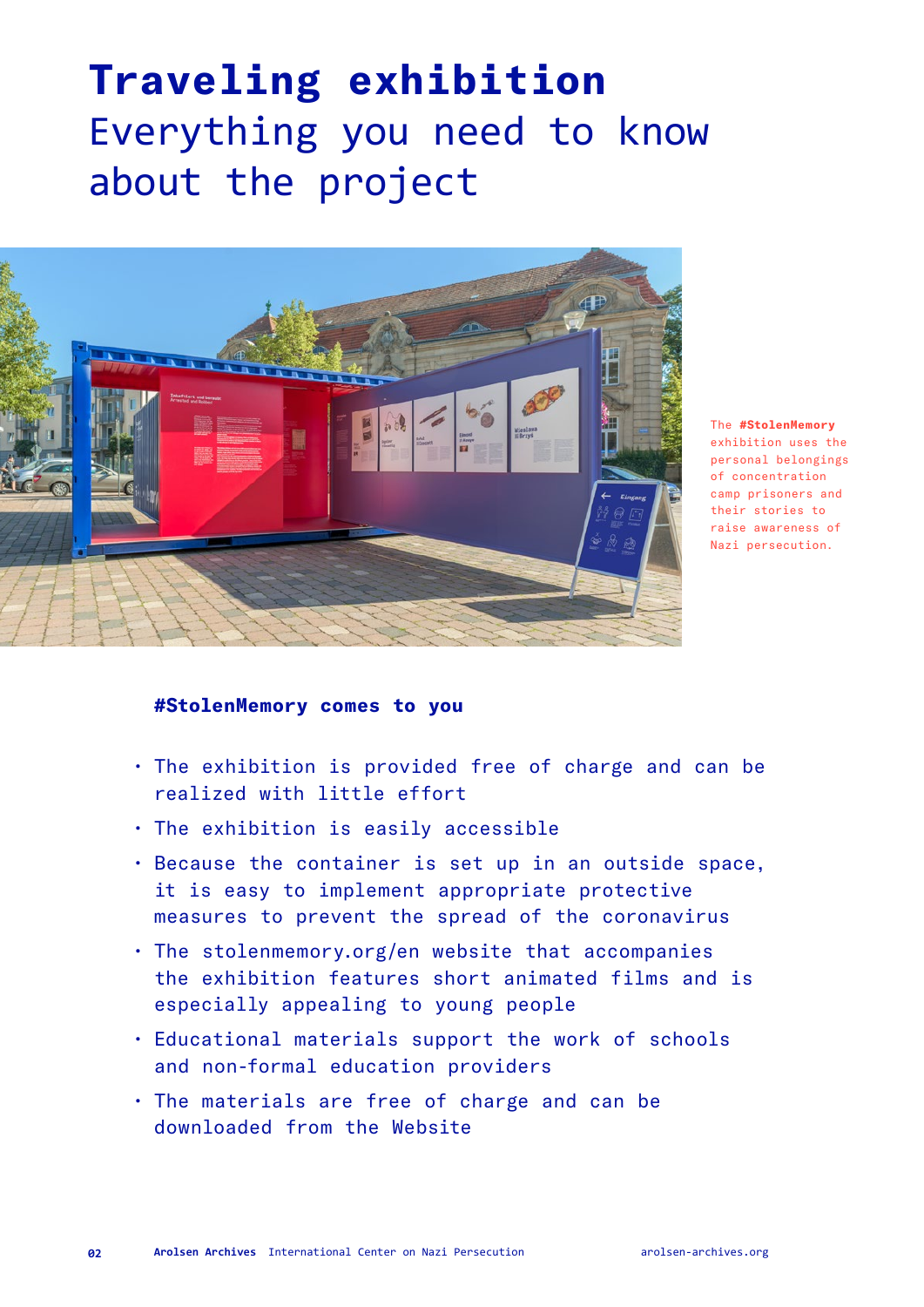## **#StolenMemory**  The exhibition

The Nazis took people's personal belongings away from them in the concentration camps.

#### **Wristwatches and wedding rings, letters and family photos**

The Arolsen Archives still have around 2,500 envelopes containing the personal belongings – or "effects" – of former concentration camp prisoners. They belong to victims of Nazi persecution from over 30 countries, mostly to people from Poland, Germany, and the former Soviet Union. The effects were turned over to the Arolsen Archives in the 1960s, and the institution was charged with the task of returning them to those who had managed to survive Nazi persecution and to the families of those who were no longer alive. The decision to stop actively searching was taken in the 1980s because fewer and fewer families could be found using the means that were available at the time.



To find out more about the campaign and the poster exhibition, go to [aroa.to/stolenmemory-en](http://aroa.to/stolenmemory-en)

The items that have been returned are of immeasurable value to the families concerned. They make **remembering** and **remembrance** more tangible because they are often the last remaining traces of a loved one who fell victim to the Nazi regime.



#### **A network of volunteers**

Since its launch in 2016, #StolenMemory has met with a wave of support from volunteers around the world. Digital advances including social media and the online availability of archival holdings (the address books of municipal archives, for example) mean that there are now many more ways of conducting active searches than there were just a few years ago. The Arolsen Archives are working together with volunteers from Germany, Poland, the Netherlands, Belgium, France, Spain, Norway, and other countries to search for the owners of the items in their holdings. Since 2016, they have managed to return over 550 effects to families. As well as youth groups, many journalists, amateur researchers, and a large number of other private individuals have also participated in the search.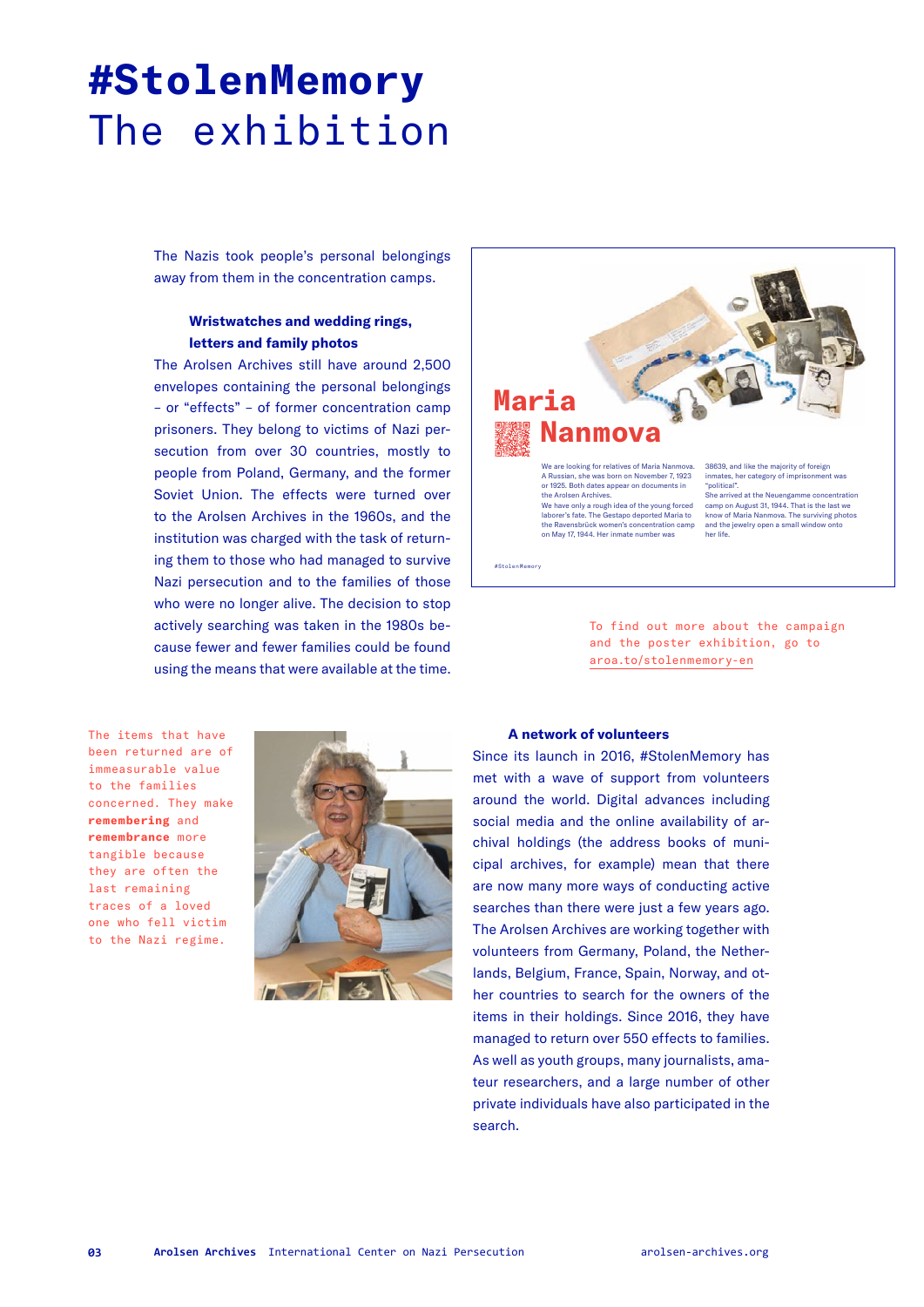

#### **The exhibition**

The #StolenMemory exhibition container is accompanied by a website, an app, and a range of educational materials. All the materials are available in English, German, and Polish. The exhibition containers feature texts in English and German or in English, German, and Polish. The exhibition shows how much it means to people when personal belongings are returned to them and appeals to the public for help. The aim is to inform people today about the individual fates of victims of Nazism. At the same time, we hope to raise awareness of the work we do and motivate more people to join in the search.

#### **Mobile exhibition architecture**

The exhibition is accommodated in a shipping container which is transported by truck and then set up in a central location that has a lot of foot traffic. Both the long outer walls of the container can be opened out to display posters that belong to the exhibition. These two "wings" of the container are devoted to two different themes of the exhibition: #Searching and #Found. #Found shows effects that have already been successfully returned to relatives, while #Searching presents personal belongings and specific individuals whose relatives the

Arolsen Archives are still searching for. This is where we invite visitors to join in and support the archive in the search by conducting research of their own. Inside the container, the walls display background information on the project, the historical context, and the Arolsen Archives.

> You can get an impression of the exhibition container here in the video: [aroa.to/](http://aroa.to/wanderausstellung-en/) [wanderausstellung-en/](http://aroa.to/wanderausstellung-en/)

#### **Supplementary educational materials**

To facilitate the preparation and follow-up of visits to the exhibition, free educational materials are available on the [stolenmemory.org/en](http://stolenmemory.org/en ) website for use in schools or for projects in other educational contexts. Using scanned documents and effects, participants can reconstruct the paths of persecution of concentration camp prisoners and approach the topic of Nazi persecution through research-based learning. The teaching units can be used individually or can be combined for use in the context of a one-day project. They can also be used independently of a visit to the exhibition.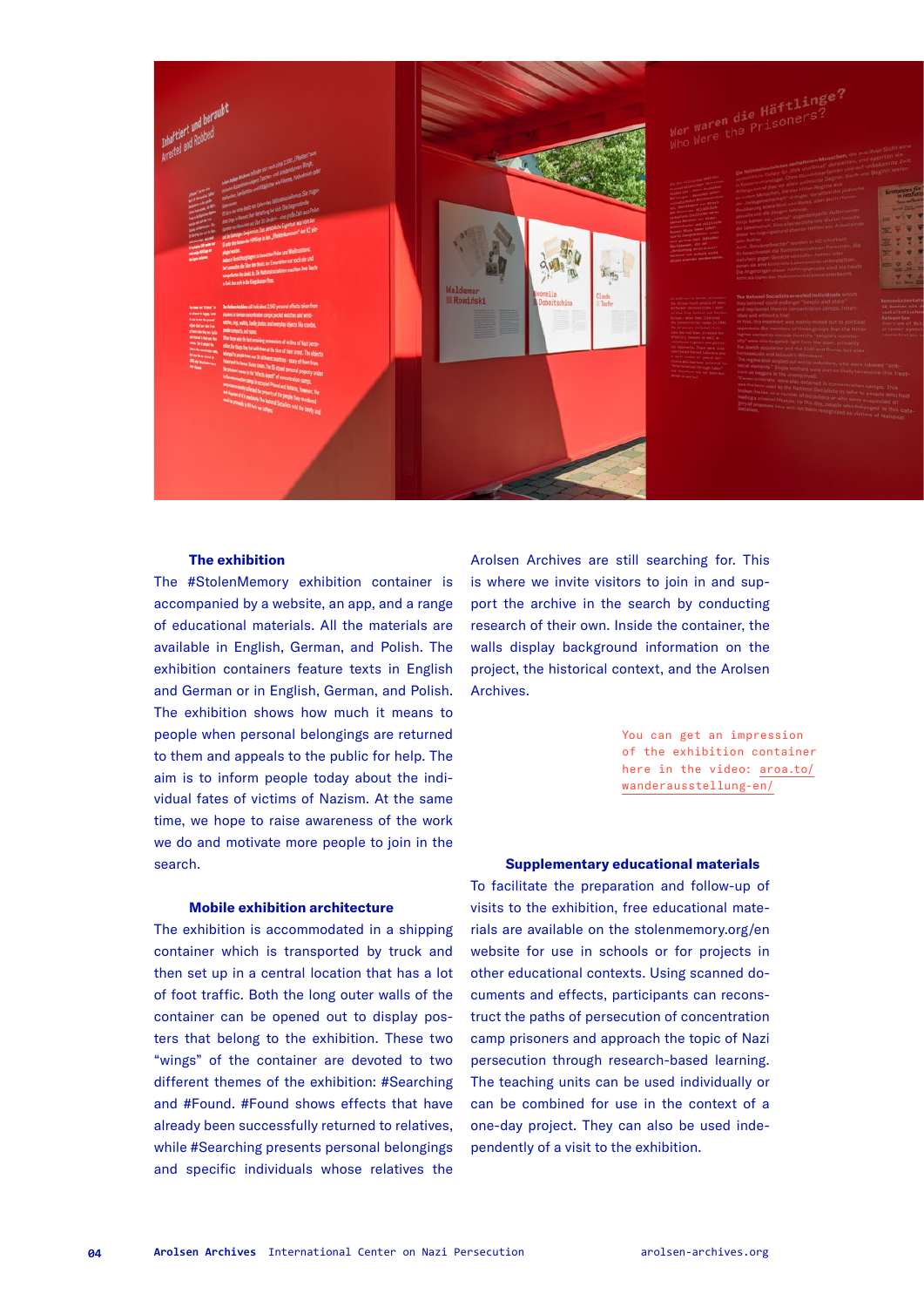

#### **#StolenMemory interactive**

An augmented reality app has been developed to accompany the exhibition. Visitors can use the Play Store or the App Store to download the #StolenMemory app onto their smartphones while they are there. The app gives them access to video portraits featuring individual relatives who talk about what it meant to them when the personal effects of family members were given back to them. They also talk about the lives of their relatives. In addition, the website features web stories and animated videos on the fates of three concentration camp prisoners and 3D scans of more of the personal effects held by the Arolsen Archives. The website also provides information on the route of the traveling exhibition and includes educational materials which can be downloaded by teachers and other educators.

Find out all you need to know about the traveling exhibition at [stolenmemory.org/en](http://stolenmemory.org/en)

ons, memorial sites). We are also happy to provide information material and press releases to help you with press relations. If applicable, we will also provide you with information on Nazi persecutees from your region whose personal belongings are still stored in the Arolsen Archives. A local connection often motivates people to start searching for relatives and provides a wide range of different ways to participate. Unfortunately, it is not always possible to find a case with a regional link for every place that hosts the exhibition. Consult our geo-referenced map to obtain an overview of the places of birth and residence of the owners of the effects.

[aroa.to/map](http://aroa.to/map)



#### **Dates, duration, and location of the exhibition**

The three #StolenMemory exhibition containers travel through Germany and Poland, visiting both small communities and large cities on the way. For a site to be suitable, it needs to be level, on firm ground, and in a central location. We plan for the exhibition to spend about three weeks at each individual stopping place.

#### **Program of events and public relations work**

We are keen to cooperate with local institutions with a view to preparing an attractive opening event or an accompanying program in connection with the exhibition (e.g. schools, associati-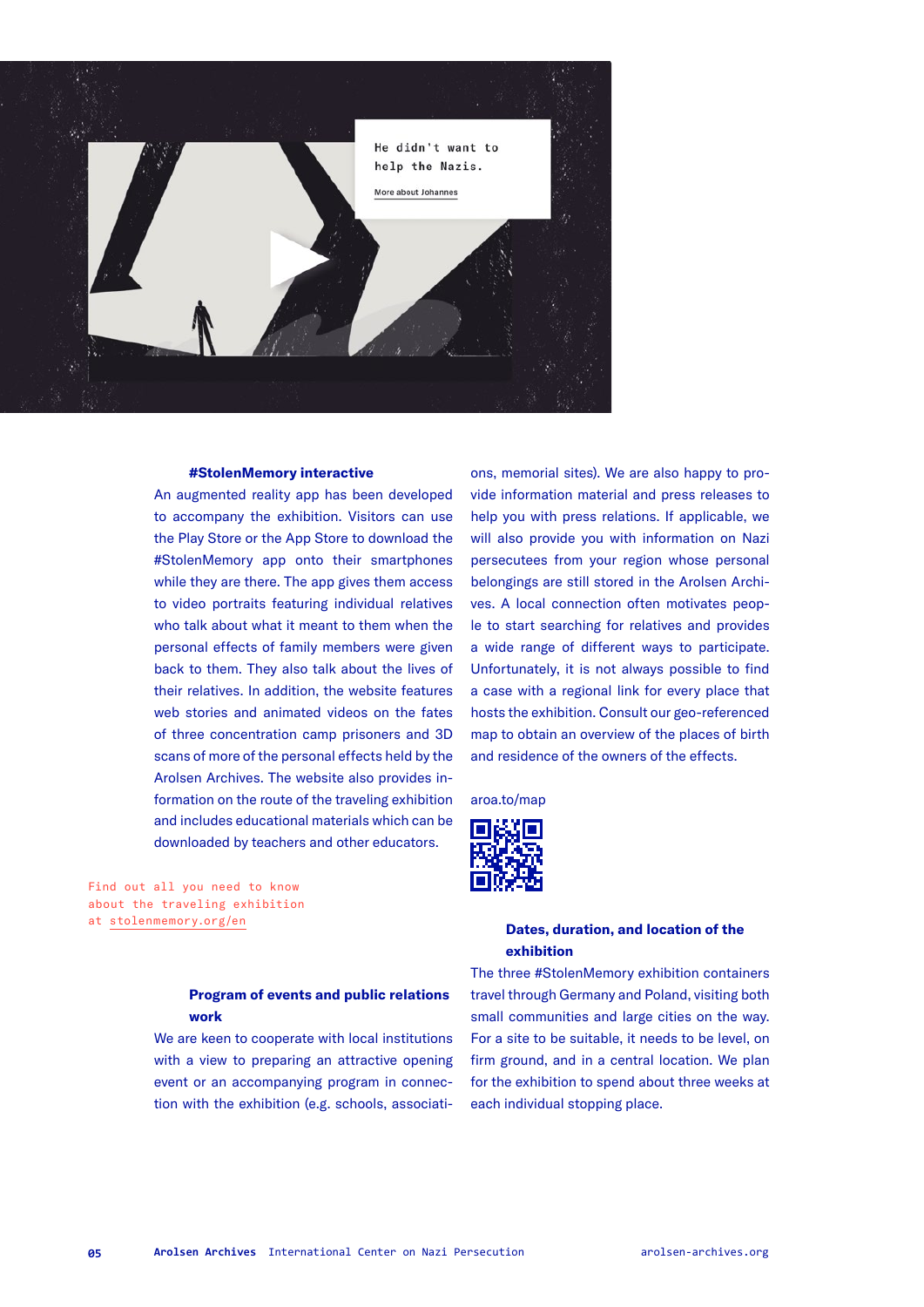



#### **Facts and figures**

- Standard container (20 feet)
- Delivery and installation by forwarding agent
- Easy to set up and take away
- Lockable
- Stable and stormproof
- Suitable for wind load zones 1 and 2
- Static report
- Fitted with its own solar panel to supply power for the interior lighting
- Dimensions of the container (L×W×H) When closed: 6.10 m × 2.50 m × 2.00 m When open:  $6.10 \text{ m} \times \text{approx. } 13.00 \text{ m} \times 2.00 \text{ m}$
- Weight of the container: 4.5 t, with truck: 7–8 t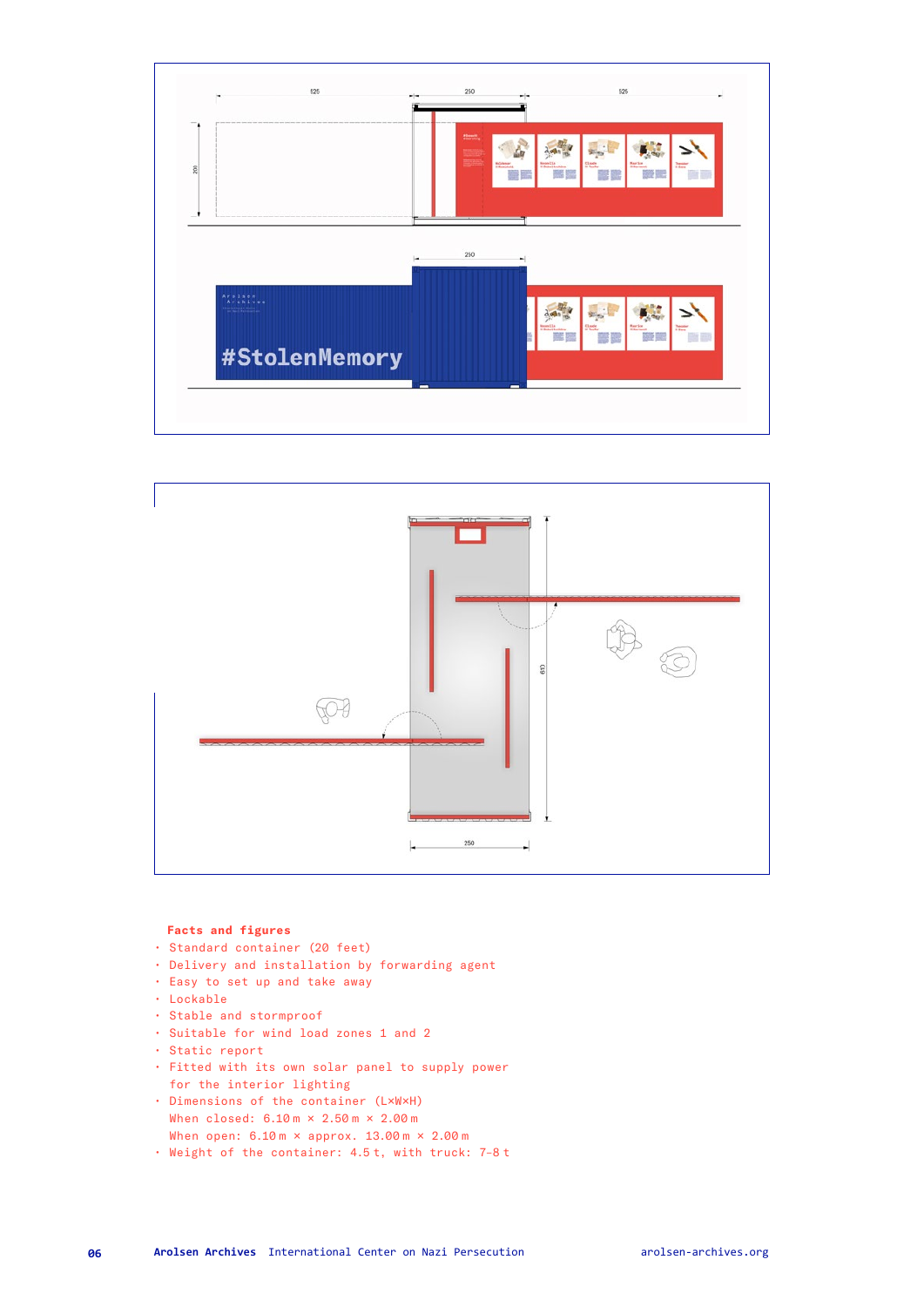### **Arolsen Archives**  About the institution

»The exhibition vividly documents both the extent and the systematic nature of the crimes committed under Nazism while allowing visitors an intimate insight into individual fates at the same time. The documents give the dead their identity back, the identity the Nazis wanted to take away from them.«

**Monika Grütters,** German Minister of State for Culture and the Media

> The Arolsen Archives are an international center on Nazi persecution with the world's most comprehensive archive on the victims and survivors of National Socialism. The collection has information on about 17.5 million people and belongs to UNESCO's Memory of the World. It contains documents on the various victim groups targeted by the Nazi regime, on forced labor, and on Displaced Persons and migration after 1945. That makes the archive an important source of knowledge, especially for younger generations.

> To this day, the Arolsen Archives answer inquiries about 20,000 victims of Nazi persecution





The collection has information on about 17.5 million people and belongs to **UNESCO's Memory of the World.**

every year. For decades, the clarification of fates and the search for missing persons was the central task of the institution, which was founded in 1948 by the Allies as the "International Tracing Service."

More important than ever are our offerings in the areas of research and education, which aim to bring knowledge about the Holocaust, concentration camps, forced labor, and the aftermath of Nazi crimes into the society we live in today. The Arolsen Archives are building a comprehensive online archive so that people around the world can access the documents and find out more.

The **archive** contains documents from concentration camps, Nazi penal institutions, and ghettos; about forced labor under National Socialism; about liberated survivors and the paths their lives took after 1945.